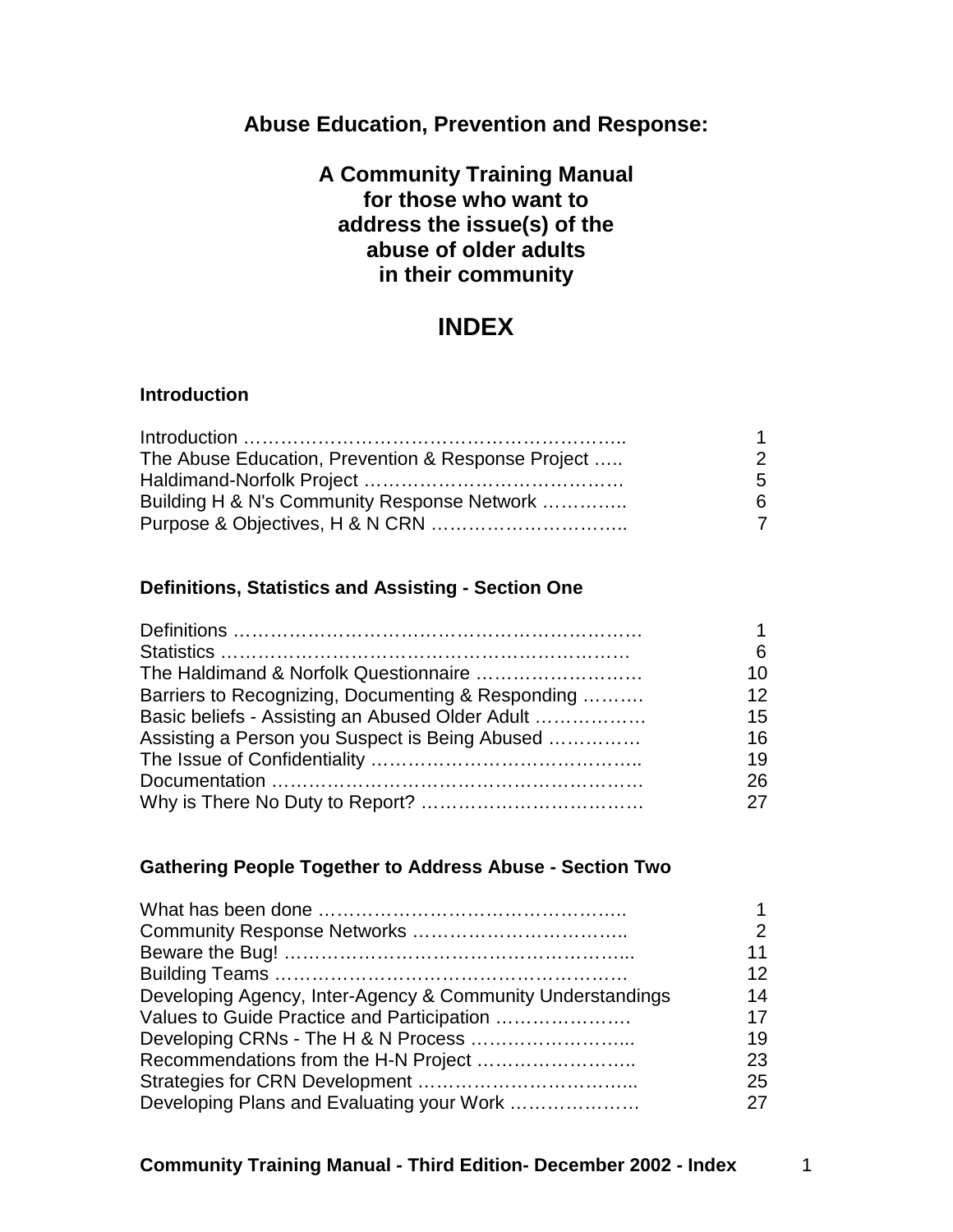## **Community Worksheets & Questionnaires - Section Three**

| Community Worksheet #1 - Beginning your Work                         |    |
|----------------------------------------------------------------------|----|
| Community Worksheet #2 - My Community                                | 5  |
| Community Worksheet #3 - Community Issues                            | 6  |
| Community Worksheet #4 - Special Issues - the Abused Person          |    |
| Community Worksheet # 5 - Evaluation                                 | 8  |
| Community Worksheet # 6 - Workshops                                  | 9  |
|                                                                      | 11 |
|                                                                      | 12 |
|                                                                      | 13 |
|                                                                      | 14 |
|                                                                      | 15 |
|                                                                      | 16 |
| CMW Materials - Indicators of Abuse                                  | 17 |
| CMW Materials - Values to Guide Practice and Process                 | 21 |
| <b>CMW Materials - Guiding Principles - Support &amp; Assistance</b> | 23 |
|                                                                      | 24 |
|                                                                      | 25 |
| CMW Materials - Considerations When Helping Seniors                  | 28 |
| CMW Materials - Approach Strategies                                  | 30 |
| CMW Materials - Interview Techniques 1                               | 31 |
| CMW Materials - Intervention Guidelines                              | 34 |
| CMW Materials - Intervention Checklist                               | 36 |
| CMW Materials - Components of Work with Scenarios                    | 39 |
|                                                                      | 40 |

#### **Advocacy Centre for the Elderly Materials - Section Four**

| Support and Assistance for Abused & Neglected Adults - Ontario            |    |
|---------------------------------------------------------------------------|----|
|                                                                           | 11 |
| 25 Common Misconceptions about the Substitute Decisions Act               |    |
|                                                                           | 17 |
| List of SDM Who May Give or Refuse Consent                                | 43 |
| Capacity and Authority of Decision Makers                                 | 49 |
| Who Assesses Capacity Under What Circumstances                            | 67 |
|                                                                           | 71 |
|                                                                           | 77 |
| Order Form - Long-Term Care Facilities in Ontario - The Advocate's Manual |    |
| Order Form - The Issues Behind Signing a Power of Attorney Video          |    |

#### **Community Training Manual Evaluation Form - Section Five**

Evaluation Form ………………………………………………. 1